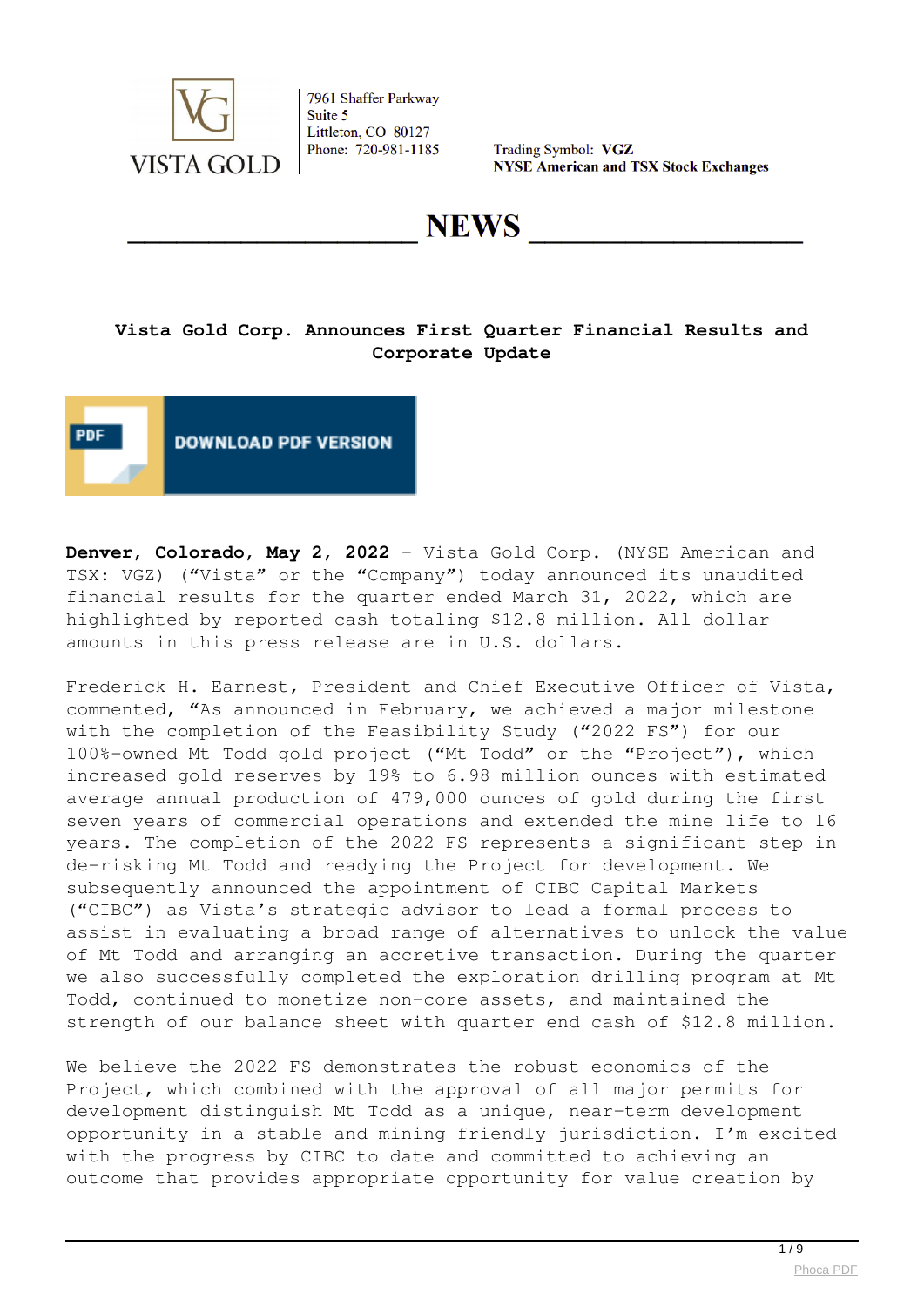

Trading Symbol: VGZ **NYSE American and TSX Stock Exchanges** 

**NEWS** 

## **Vista Gold Corp. Announces First Quarter Financial Results and Corporate Update**

recognizing a greater portion of the intrinsic value of Mt Todd and minimizing the potential for future dilution."

#### **First Quarter Highlights and Recent Developments**

- Completed the Mt Todd Feasibility Study;
- Appointed CIBC as Strategic Advisor;
- Received the final \$2.5 million Awak Mas royalty payment;
- Completed the exploration drilling program at Mt Todd; and
- Ended Q1 2022 with cash and cash equivalents of \$12.8 million

#### **Feasibility Study**

Vista completed the 2022 FS for Mt Todd and announced the results on February 9, 2022 and filed the SK-1300 Technical Report Summary and NI 43-101 Technical Report on February 24, 2022.

A few highlights from the 2022 FS include:

- After-tax NPV<sub>5%</sub> of \$999.5 million and IRR of 20.6% at a \$1,600 gold price;
- After-tax NPV $_{58}$  of \$1.7 billion and IRR of 29.4% at a \$1,900 gold price;
- After-tax cash flow at a \$1,900 gold price of \$2.3 billion for years 1 – 7 of commercial operations; and
- Average annual production of 479,000 ounces of gold during years 1 – 7 of commercial operations.

Note: All dollar amounts stated herein are in U.S. currency and are expressed as \$ unless specified otherwise. The foreign exchange ("Fx") rate used is 0.71 U.S. dollar per Australian dollar.

The 2022 FS addressed recommendations from the 2019 pre-feasibility study; reflects minor updates of the Project design to be consistent with the Mining Management Plan; and advanced the levels of engineering and detailed costing in all areas of the Project. It evaluated several trade-off opportunities (e.g., contract power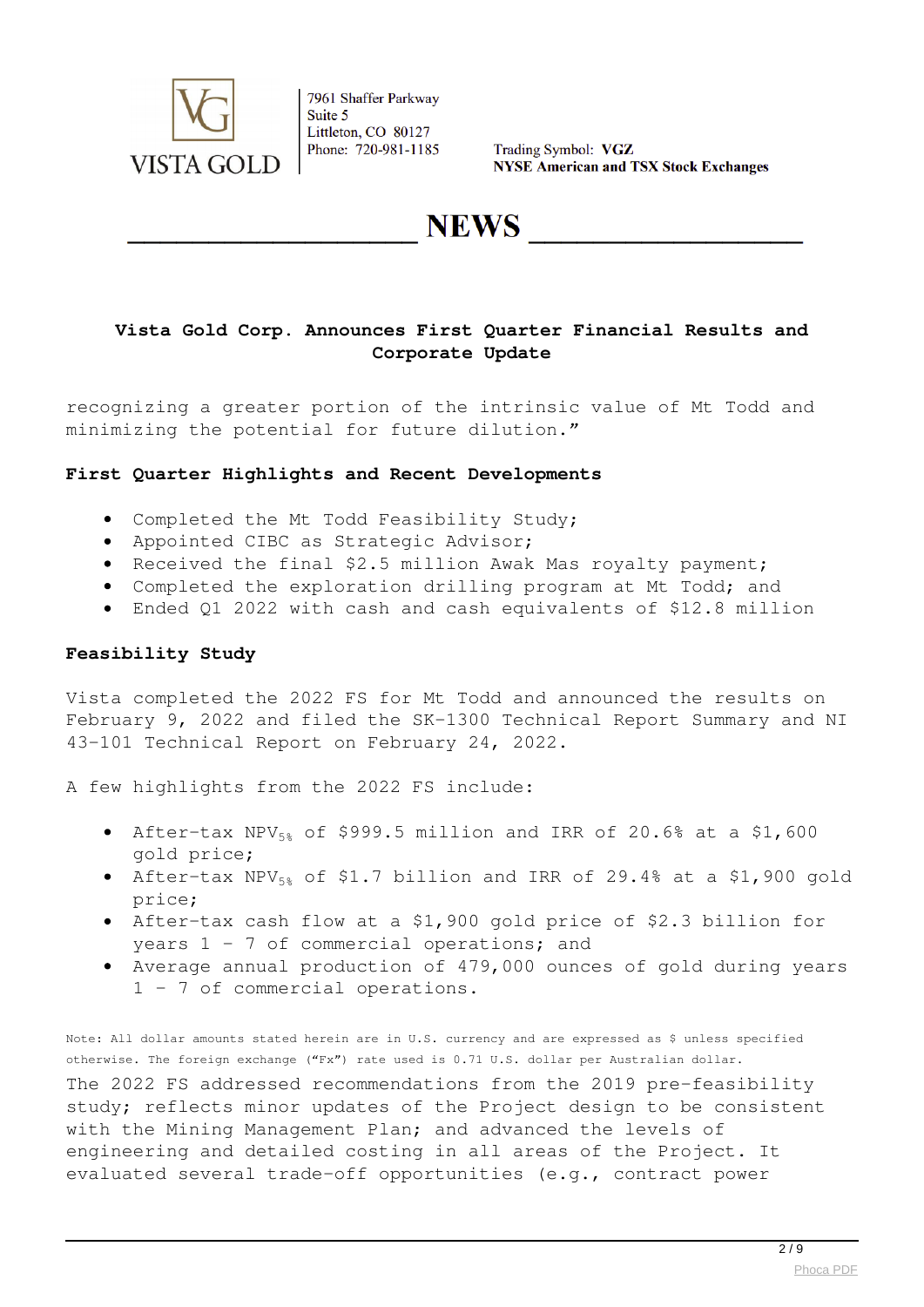

Trading Symbol: VGZ **NYSE American and TSX Stock Exchanges** 

## **NEWS**

## **Vista Gold Corp. Announces First Quarter Financial Results and Corporate Update**

generation, contract mining and autonomous truck haulage). With new mine plans at prices more reflective of current gold prices, the 2022 FS resulted in a larger reserve and longer mine life.

#### **Appointment of CIBC Capital Markets as Strategic Advisor**

In March, Vista appointed CIBC as its strategic advisor to assist in evaluating a broad range of alternatives to unlock the value of the Mt Todd gold project. CIBC's mandate includes leading a formal process to complete an accretive transaction with the primary focus on maximizing shareholder value. The formal process has commenced. Coinciding with the work of CIBC, in February 2022, Australia lifted restrictions on international travel to and from the country for fully vaccinated individuals. Vista believes this action will have a positive impact for the Company by allowing greater in-person interaction between senior management and local stakeholders, and enhancing the formal process to unlock the value of Mt Todd.

#### **Exploration Drilling Program**

Vista completed its exploration drilling at Mt Todd during March 2022 and is awaiting final assay results. The drilling program focused on identifying connecting structures and mineralization between previously interpreted discreet deposits and the potential for efficient resource growth with future drilling along strike from the Batman deposit approximately 1.9 kilometers north to the Golf-Tollis/Penguin targets. This program successfully achieved our goal of demonstrating the regional potential along a 5.4-kilometer portion of the 24-kilometer Batman-Driffield Trend and to outline areas where future drilling can be undertaken to efficiently define additional gold resources.

Vista completed 26 planned drill holes for approximately 8,898 meters. The drill holes consistently intersected mineralization predicted by our geologic model and demonstrate both horizontal and vertical

 $\frac{3}{9}$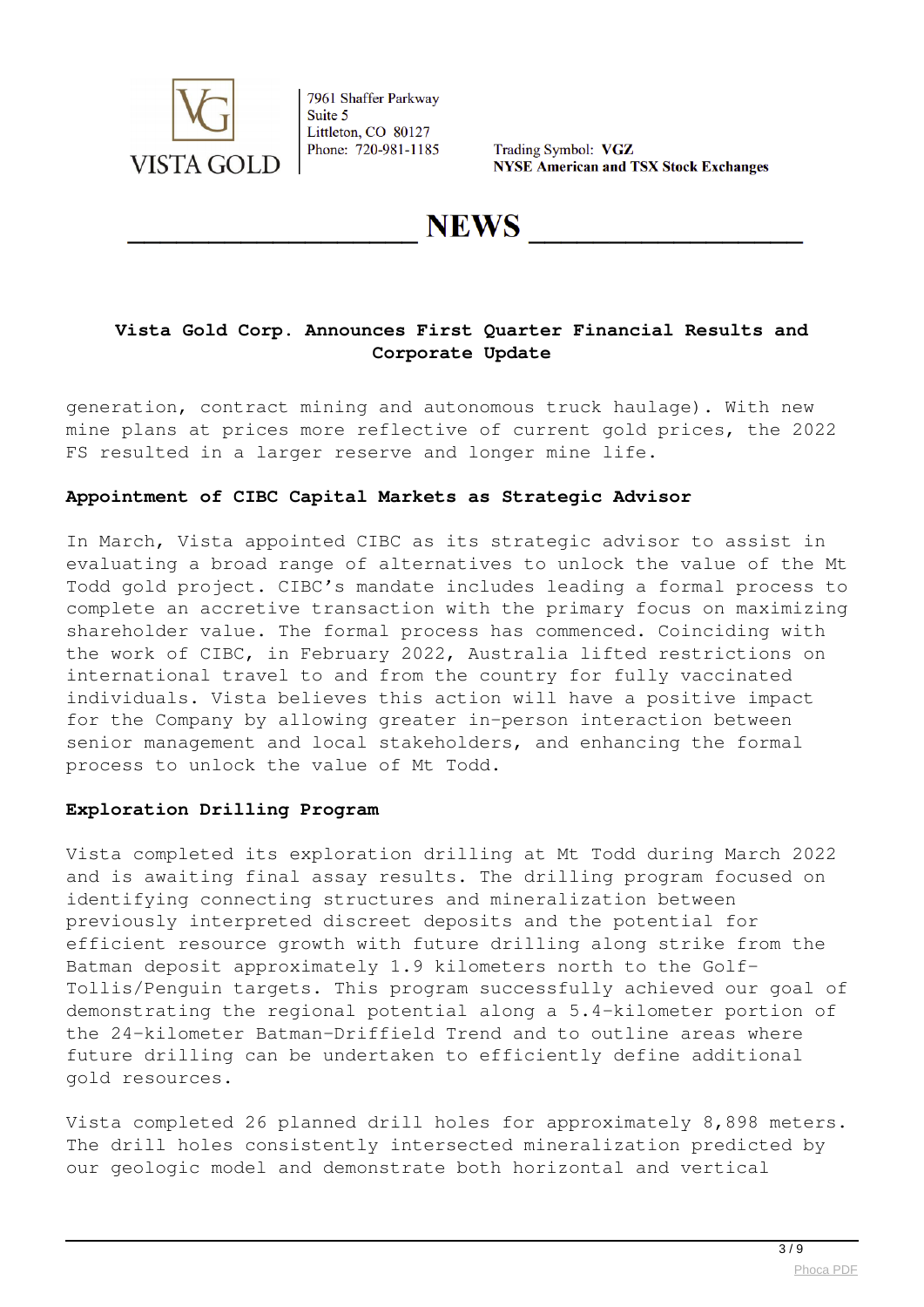

Trading Symbol: VGZ **NYSE American and TSX Stock Exchanges** 

## **NEWS**

### **Vista Gold Corp. Announces First Quarter Financial Results and Corporate Update**

continuity of the targeted structures.

#### **Summary of Q1 2022 Financial Results**

At March 31, 2022, cash, cash equivalents and short-term treasury investments totaled \$12.8 million. We benefited during the quarter from receipt of \$2.5 million from PT Masmindo Dwi Area to exercise its option to cancel the remaining 50% of the Awak Mas net smelter return royalty and continued control over our base expenditures.

Vista reported a net loss of \$0.3 million or \$0.00 per basic share for the three months ended March 31, 2022, compared to a loss of \$3.1 million or \$0.03 per basic share for the three month period ended March 31, 2021. The loss for the current quarter was in line with management's expectations.

#### **Management Conference Call**

Management's quarterly conference call to review financial results for the quarter ended March 31, 2022 and to discuss corporate and project activities is scheduled for Tuesday, May 3, 2022 at 2:00 p.m. MDT (4:00 p.m. EDT).

Participant Toll Free: (844) 898-8648

Participant International: (647) 689-4225

Conference ID: 1976517

This call will also be archived and available at www.vistagold.com after May 3, 2022. Audio replay will be available for 21 days by calling toll-free in North America (855) 859-2056 or (404) 537-3406.

If you are unable to access the audio or phone-in on the day of the conference call, please email your questions to irevistagold.com.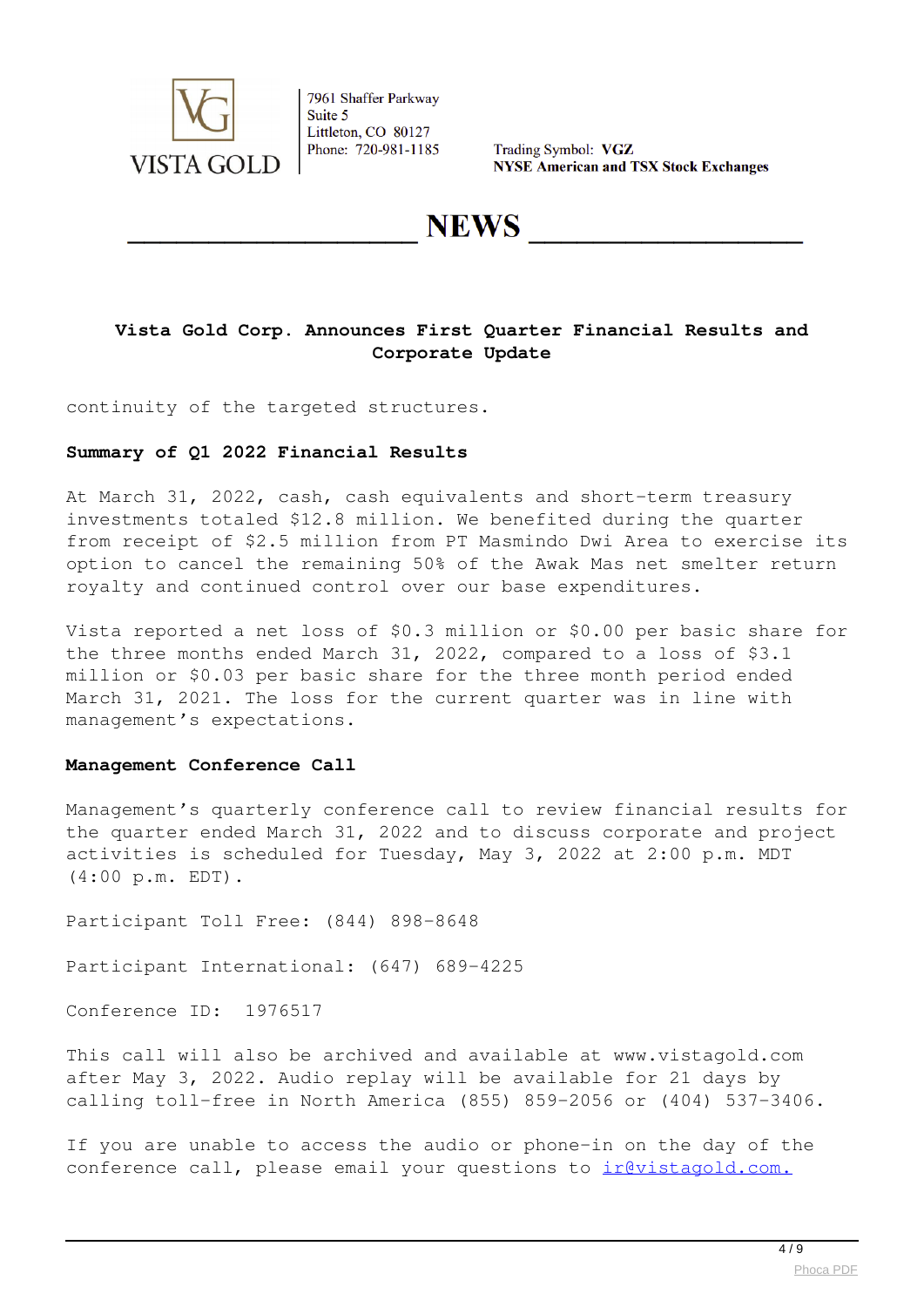

Trading Symbol: VGZ **NYSE American and TSX Stock Exchanges** 

**NEWS** 

## **Vista Gold Corp. Announces First Quarter Financial Results and Corporate Update**

For further information, please contact Pamela Solly, Vice President of Investor Relations, at (720) 981-1185.

#### **Mt Todd Technical Report Filings**

The Company filed a Technical Report Summary ("TRS" or "Technical Report Summary") prepared in accordance with subpart 1300 of Regulation S-K under the United States Securities Exchange Act of 1934, as amended ("S-K 1300") as an exhibit to Vista's Annual Report on Form 10-K, filed on February 24, 2022. The TRS is entitled "S-K 1300 Technical Report Summary – Mt Todd Gold Project – 50,000 tpd Feasibility Study – Northern Territory, Australia" with an effective date of December 31, 2021 and an issue date of February 9, 2022. This TRS is available on EDGAR at *www.sec.gov/edgar.shtml*. A companion Technical Report for Canadian purposes, pursuant to National Instrument 43-101 ("NI 43-101"), was filed on SEDAR on February 24, 2022 and is entitled "NI 43-101 Technical Report – Mt Todd Gold Project - 50,000 tpd Feasibility Study – Northern Territory, Australia" with an effective date of December 31, 2021 and an issue date of February 9, 2022 (the "NI 43-101 Technical Report"). The NI 43-101 Technical Report is available on SEDAR at www.sedar.com. Both reports may also be found on Vista's website at *www.vistagold.com.*

The technical data and economic conclusions of these reports are identical, with minor differences between the reports resulting only from the respective disclosure requirements of S-K 1300 and NI 43-101.

John Rozelle, Vista's Sr. Vice President, a Qualified Person as defined by 43-101, has approved this press release.

#### **About Vista Gold Corp.**

Vista is a gold project developer. The Company's flagship asset is the Mt Todd gold project located in the Tier 1, mining friendly jurisdiction of Northern Territory, Australia. Situated approximately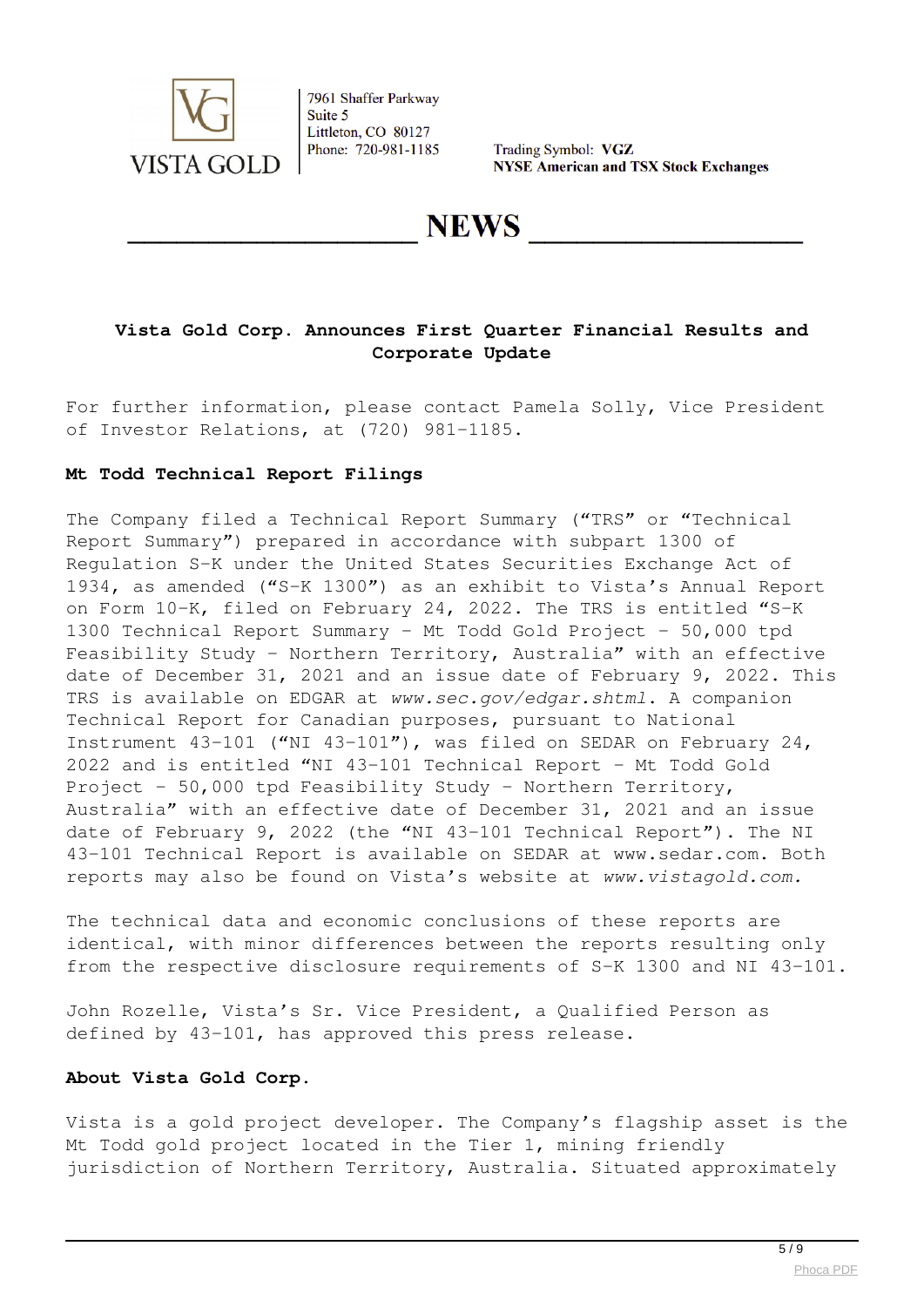

Trading Symbol: VGZ **NYSE American and TSX Stock Exchanges** 

## **NEWS**

### **Vista Gold Corp. Announces First Quarter Financial Results and Corporate Update**

250 km southeast of Darwin, Mt Todd is the largest undeveloped gold project in Australia and, as presently designed, Mt Todd is expected to be one of the top five gold producers in Australia. All major environmental and operating permits have now been approved.

For further information, please contact Pamela Solly, Vice President of Investor Relations, at (720) 981-1185.

#### **Forward Looking Statements**

This press release contains forward-looking statements within the meaning of the U.S. Securities Act of 1933, as amended, and U.S. Securities Exchange Act of 1934, as amended, and forward-looking information

within the meaning of Canadian securities laws. All statements, other than statements of historical facts,

included in this press release that address activities, events or developments that we expect or

anticipate will or may occur in the future, including such things as the expected date for our

[Phoca PDF](http://www.phoca.cz/phocapdf)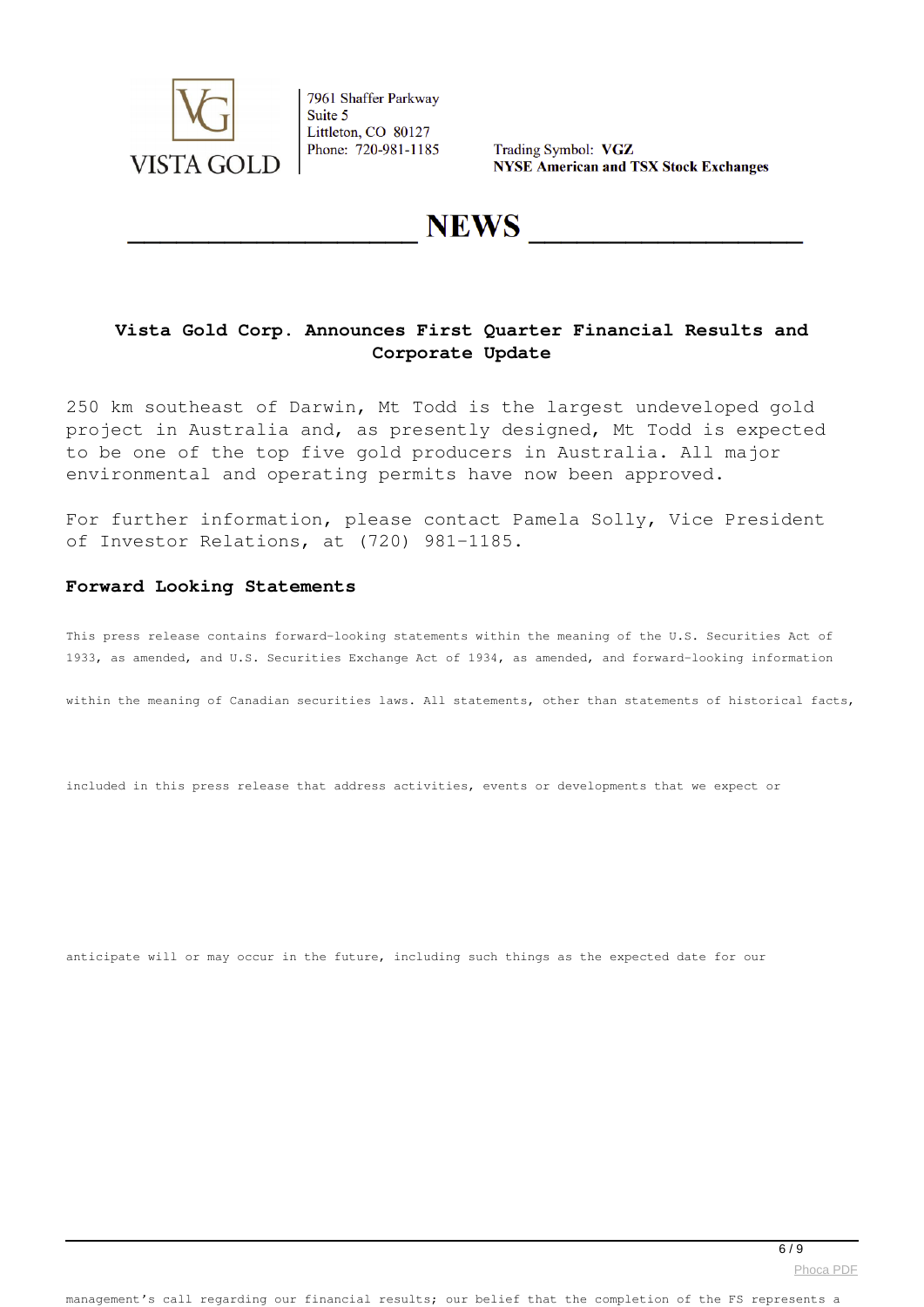

Trading Symbol: VGZ **NYSE American and TSX Stock Exchanges** 

## **NEWS**

## **Vista Gold Corp. Announces First Quarter Financial Results and Corporate Update**

significant step in de-risking Mt Todd and readying the Project for development; our belief that the 2022 FS demonstrates the robust economics of the Project, which combined with the approval of all major permits for development distinguish Mt Todd is a unique, near-term development opportunity in a stable and mining friendly jurisdiction; our belief that we remain committed to achieving an outcome that provides appropriate opportunity for value creation by recognizing a greater portion of the intrinsic value of Mt Todd and minimizes the potential for future dilution; our belief that Australia's lifted travel restrictions will have a positive impact for the Company by allowing greater in-person interaction between senior management and local stakeholders, and enhancing the formal process to unlock the value of Mt Todd; our belief that our goal of demonstrating the regional potential along a 5.4-kilometer portion of the 24-kilometer Batman-Driffield Trend and to outline areas where future drilling can be undertaken to efficiently define additional gold resources has been successfully achieved; our belief that we have maintained the strength of our balance sheet; and our belief that Mt Todd is the largest undeveloped gold project in Australia and, as presently designed, Mt Todd is expected to be one of the top five gold producers in Australia are forward-looking statements and forward-looking information. The material factors and assumptions used to develop the forward-looking statements and forward-looking information contained in this press release include the following: our forecasts and expected cash flows; our projected capital and operating costs; our expectations regarding mining and metallurgical recoveries;

mine life and production rates; that laws or regulations impacting mine development or mining activities

will remain consistent; our approved business plans, our mineral resource and reserve estimates and

results of preliminary economic assessments; preliminary feasibility studies and feasibility studies on

our projects, if any; our experience with regulators; our experience and knowledge of the Australian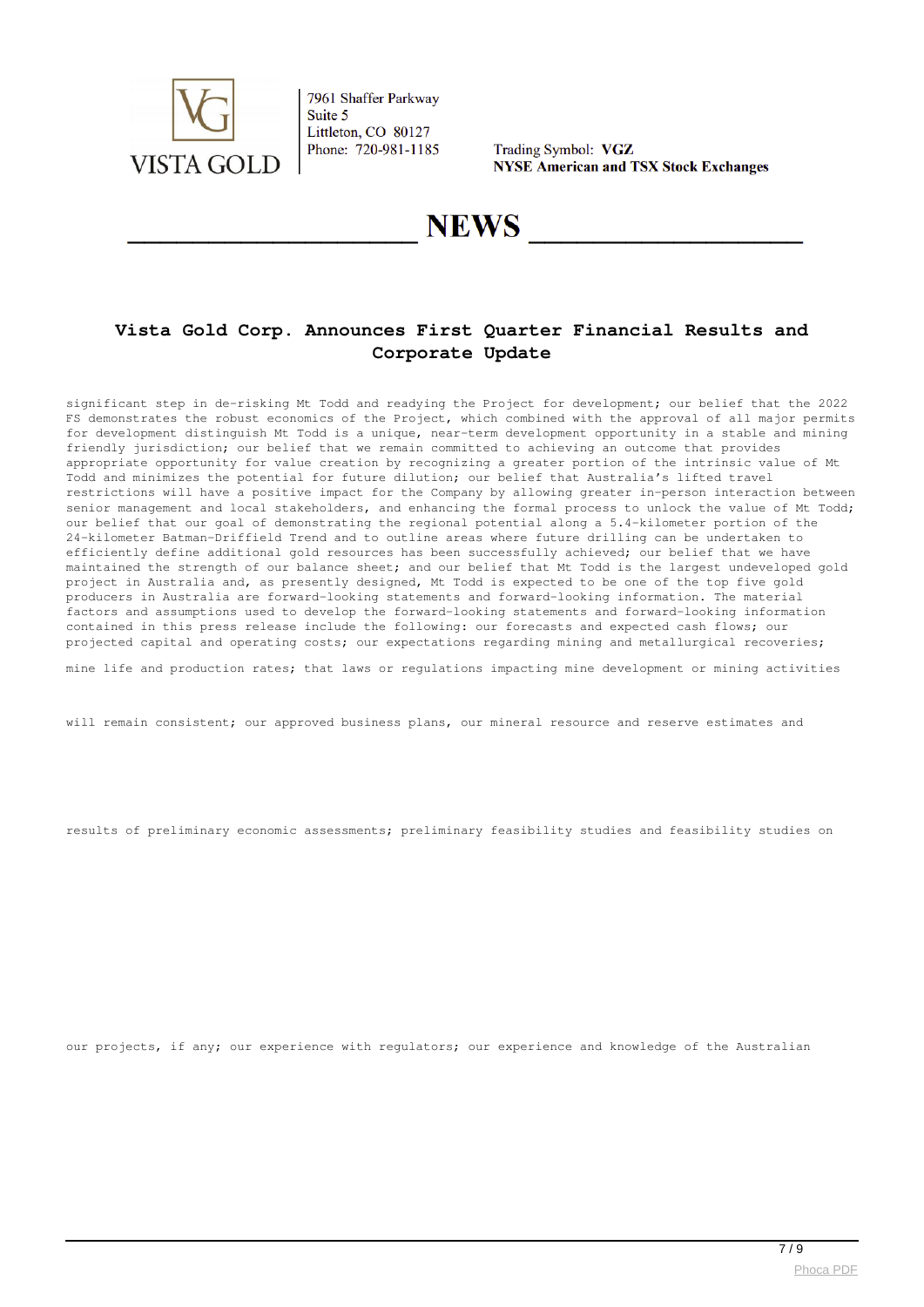

Trading Symbol: VGZ **NYSE American and TSX Stock Exchanges** 

## **NEWS**

## **Vista Gold Corp. Announces First Quarter Financial Results and Corporate Update**

release, the words "optimistic," "potential," "indicate," "expect," "intend," "hopes," "believe," "may," "will," "if," "anticipate" and similar expressions are intended to identify forward-looking statements and forward-looking information. These statements involve known and unknown risks, uncertainties and other factors which may cause the actual results, performance or achievements of the Company to be materially different from any future results, performance or achievements expressed or implied by such statements. Such factors include, among others, uncertainty of resource and reserve estimates, uncertainty as to the Company's future operating costs and ability to raise capital; risks relating to cost increases for capital and operating costs; risks of shortages and fluctuating costs of equipment or supplies; risks relating to fluctuations in the price of gold; the inherently hazardous nature of mining-related activities; potential effects on our operations of environmental regulations in the countries in which it operates; risks due to legal proceedings; risks relating to political and economic instability in certain countries in which it operates; uncertainty as to the results of bulk metallurgical test work; uncertainty as to completion of critical milestones for Mt Todd; and uncertainty as to the impact of the ongoing global health crisis caused by the COVID-19 pandemic; as well as those factors discussed under the headings "Note Regarding Forward-Looking Statements" and "Risk Factors" in the Company's latest Annual Report on Form 10-K as filed in February 2022 and other documents filed with the U.S. Securities and Exchange Commission and Canadian securities regulatory authorities. Although we have attempted to identify

important factors that could cause actual results to differ materially from those described in forward-

looking statements and forward-looking information, there may be other factors that cause results not to

be as anticipated, estimated or intended. Except as required by law, we assume no obligation to publicly

update any forward-looking statements or forward-looking information; whether as a result of new